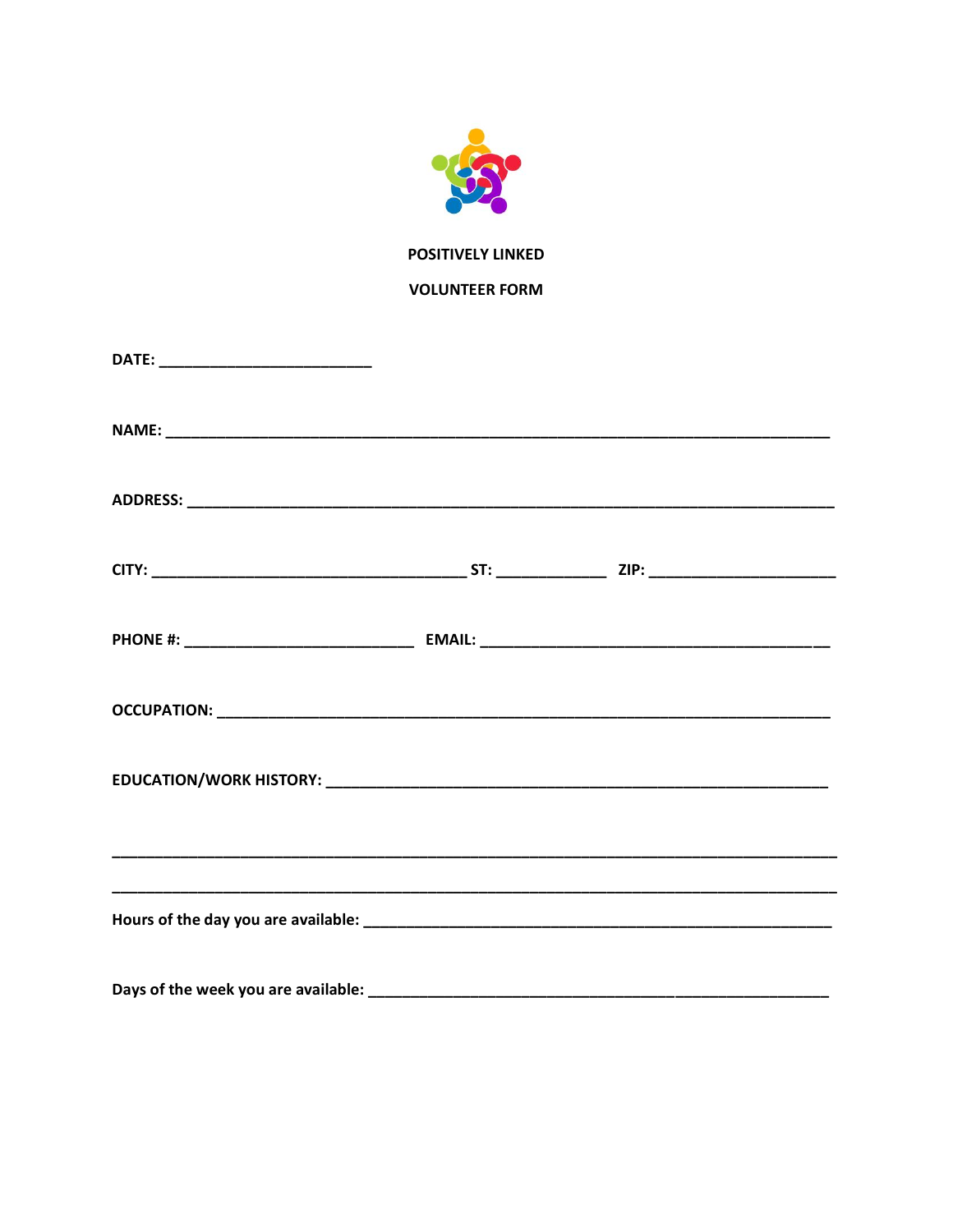**Interests/ In which areas are you best suited to volunteer?**

**Special Skills or Qualifications: Skills and qualifications can be acquired through employment, previous volunteer work, or other activities such as hobbies or sports. What skills or qualifications do you have as a volunteer?**

**Previous Volunteer Experience: Have you worked as a volunteer before? If so, what did you do?** 

**List Memberships in Clubs And Organizations:** 

**Why are you interested in a volunteer position with Positively Linked?** 

**Language(s) Spoken:**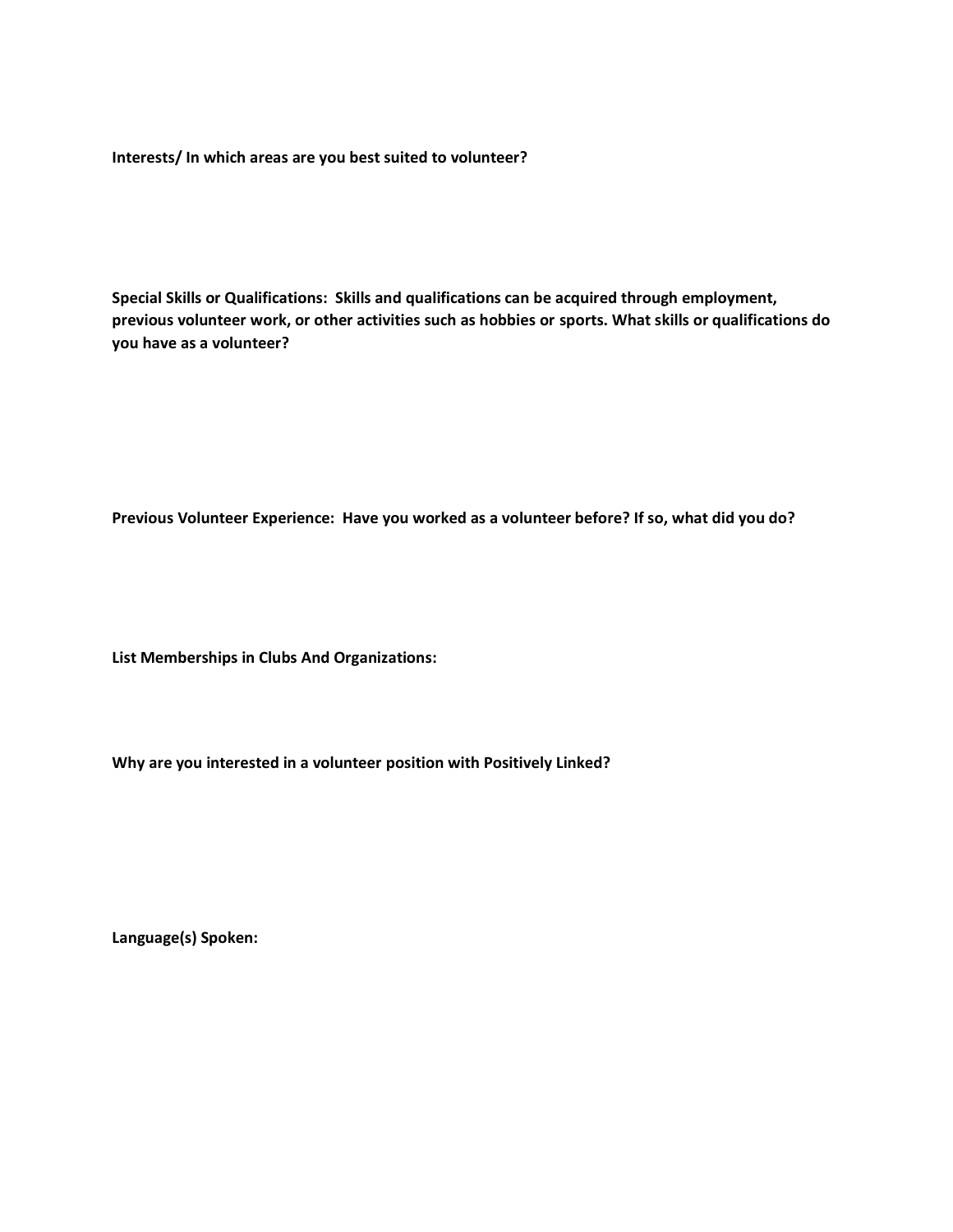**Explain a time when you were in a stressful situation and how you worked through it.**

**What do you do for self-care?**

**Do you have any criminal convictions (Other than parking violations and juvenile offenses?** 

|  | Yes- No- If yes, please describe |  |
|--|----------------------------------|--|
|  |                                  |  |

**\_\_\_\_\_\_\_\_\_\_\_\_\_\_\_\_\_\_\_\_\_\_\_\_\_\_\_\_\_\_\_\_\_\_\_\_\_\_\_\_\_\_\_\_\_\_\_\_\_\_\_\_\_\_\_\_\_\_\_\_\_\_\_\_\_\_\_\_\_\_\_\_\_\_\_\_\_\_\_\_\_\_\_\_**

| Work Phone: ________________________ |
|--------------------------------------|
|                                      |

**Please list two character references (not relatives) Name, Email address, phone** 

| . . |  |  |  |
|-----|--|--|--|
|     |  |  |  |
|     |  |  |  |

**2. \_\_\_\_\_\_\_\_\_\_\_\_\_\_\_\_\_\_\_\_\_\_\_\_\_\_\_\_\_\_\_\_\_\_\_\_\_\_\_\_\_\_\_\_\_\_\_\_\_\_\_\_\_\_\_\_\_\_\_\_\_\_\_\_\_\_\_\_\_\_\_\_\_\_\_**